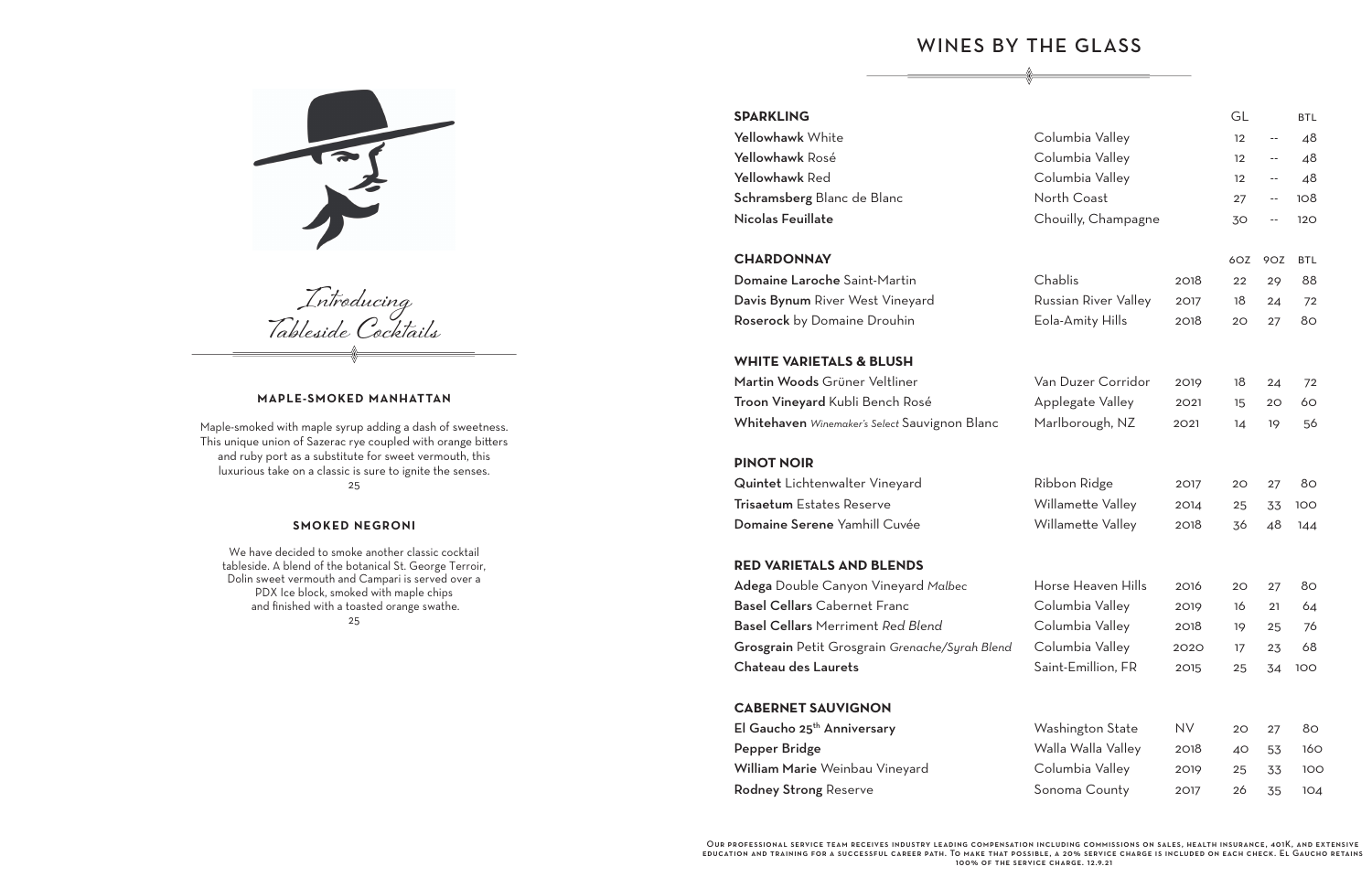| Dom Pérignon by Möet et Chandon                   | Epernay              | 2012 | 550  |
|---------------------------------------------------|----------------------|------|------|
| Delille Grand Ciel Cabernet Sauvignon             | Red Mountain         | 2012 | 300  |
| The Eyrie Pinot Meunier                           | Willamette Valley    | 1993 | 350  |
| Paul Hobbs To Kalon Vineyard Cabernet Sauvignon   | Oakville             | 2011 | 900  |
| Staglin Family Vineyard Estate Cabernet Sauvignon | Rutherford           | 2018 | 475  |
| Daou Patrimony                                    | Paso Robles          | 2017 | 550  |
| Paul Hobbs Las Piedras Vineyard                   | Saint Helena         | 2013 | 650  |
| <b>Chimney Rock</b>                               | Stag's Leap District | 2017 | 210  |
| Bond St. Eden Cabernet Sauvignon                  | Napa Valley          | 2014 | 1150 |
| Hundred Acre Kayli Morgan Vineyard                | Napa Valley          | 2015 | 1300 |
| Ovid.                                             | Napa Valley          | 2017 | 615  |
| Ovid. Hexameter                                   | Napa Valley          | 2017 | 575  |
| Cardinale Cabernet Sauvignon                      | Napa Valley          | 2018 | 475  |
| Darioush Cabernet Sauvignon                       | Napa Valley          | 2018 | 270  |
| Dominus Red Blend                                 | Napa Valley          | 2011 | 550  |
| Opus One Red Blend                                | Napa Valley          | 2018 | 600  |
| Antinori Tignanello                               | Toscana              | 2018 | 300  |
| Penfolds RWT BIN 798 Shiraz                       | South Australia      | 2017 | 300  |



#### *Iconic Wine, Incredible Value*

#### **FRENCH TACO CART**

It's not often a server chooses to leave El Gaucho, even more rare is that the server is your brother and moves to France. This combo of El Jimador Blanco, fresh lime, equal splashes of St. Germain and Parfait Amour is shaken and served tall. This cocktail is as fearless as leaving a great gig and following your dreams. 18

#### **RUBY**

You know her, you love her, you can't live without her. She made graduating with honors from the University of Puget Sound look easy. This El Gaucho classic features citrus vodka, fresh lemon and a splash of Chambord are shaken and served up with a powdered sugar rim. So proud! 18

## **BELLINI**

A romantic night at El Gaucho would not be complete without this Venetian classic. Originally created for Venetian painter Giovanni Bellini in 1943. This classic blend of white peach puree and Prosecco will have you humming Volare in no time. 16

#### **PB&J**

You won't be pulling this PB&J from a brown paper bag. Our PB&J is next level thanks to Chef Brando. George Dickel 8 year bourbon, splashes of Carpano Antiqua and Lillet, dashes of Chambord and Fee Bros. Aztec chpocolate bitter, served chilled and up. There's nothing like a classic PB&J to take you back. Full disclosure: It won't arrive in wax paper.

#### 19

#### **C.O.W.**

(Cocktail of the Week) Fairly unique, occasionally tropical, mostly fun and always inventive. Go ahead... have a COW!

16

#### **G -22**

#### *EGP est. 3.17.2000*

Welcome back to you, the greatest guests in the Northwest! This unique version of a Manhattan features Old Forester and Averna, chilled and served up with a Bada Bing Cherry. Here's to a new year! 18

#### **BIG TOP**

This three ring circus features Pinot Noir barreled Ransom Old Tom Gin, Aperol and Dolin sweet vermouth performing over ice with a dash of Fee Bros. grapefruit bitters, splash of tonic water and an orange peel. Step right up, and be the ringmaster of your own circus. A cocktail fit for a king*.*

18

#### **LIVE WIRE**

PGE says, "don't touch". El Gaucho says, "touch it with your tongue and drink it!" Enjoy this combination of Absolut Mandrin, fresh grapefruit and a splash of Campari, shaken and served up with a powdered sugared rim. This is a live wire you'll want to touch again and again! 18

#### **FIDDY-FIDDY**

Simple math: 50% Aria gin plus 50% Dolin dry vermouth, perfectly chilled and served up with olive and a lemon twist, equal 110% deliciousness.

18

### **TRUE SAZERAC**

The Phylloxera outbreak of the mid-1800's changed the Sazerac as we now know it. Back in the day it featured cognac. So, we step back in time to the early 1800's with this old-timey combo of Hennessy VSOP, Peychaud's Bitters, an Herbsaint wash, chilled and served neat with a lemon peel. A true classic revisited.

SIGNATURE COCKTAILS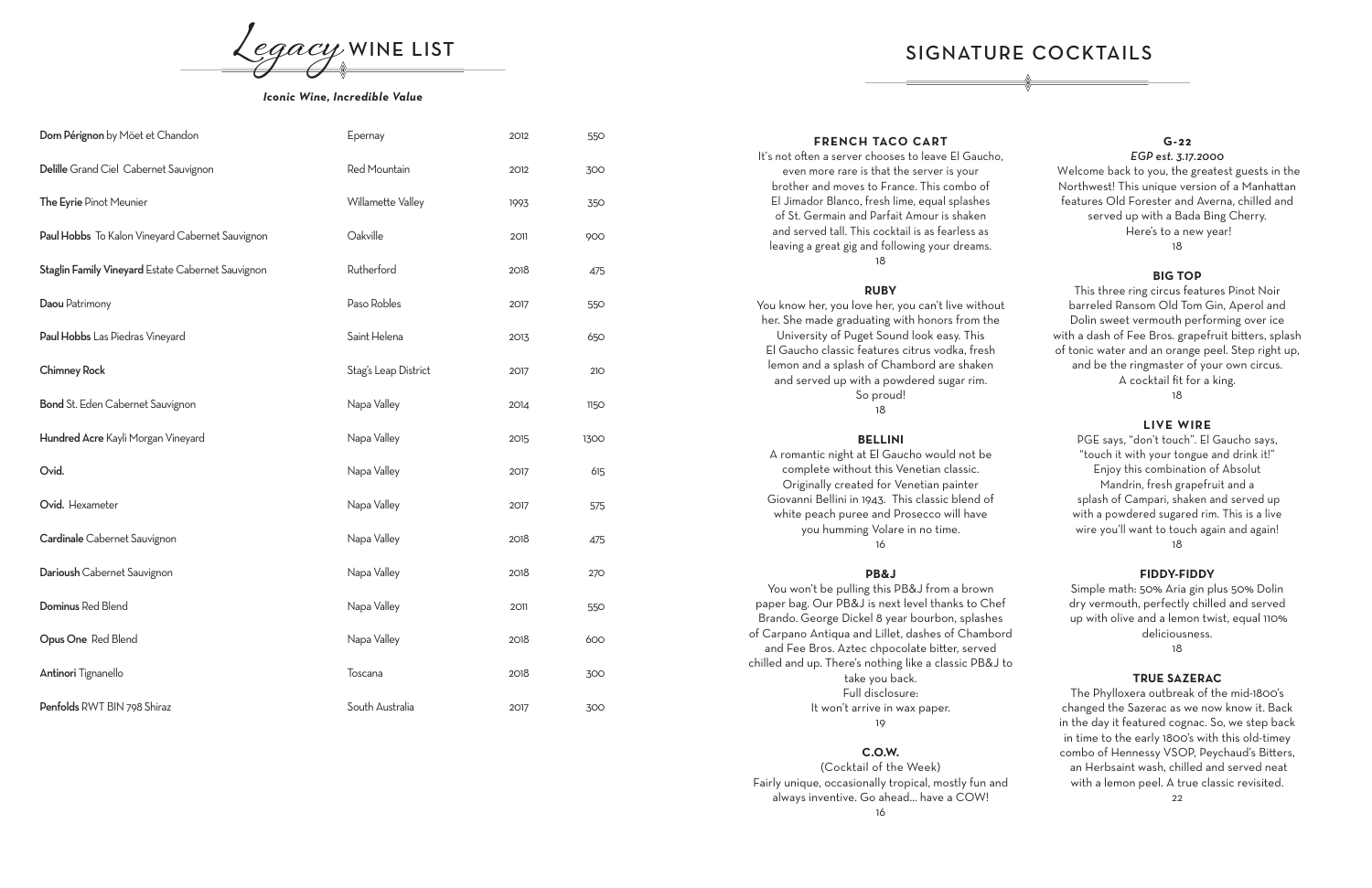## SPARKLING & CHAMPAGNE

| De Saint-Gall Premier Cru Blanc de Blanc<br>Moutard Brut Rosé<br>Nicolas Feuillatte Brut<br>Dom Pérignon by Möet et Chandon<br><b>Taittinger Brut</b><br><b>Ruinart</b> Brut Rosé<br>Armand De Brignac Ace of Spades Brut Gold<br>Veuve Clicquot Yellow Label Brut<br>Veuve Clicqout La Grande Dame |
|-----------------------------------------------------------------------------------------------------------------------------------------------------------------------------------------------------------------------------------------------------------------------------------------------------|
| Famille Vincent Cremant de Bougogne<br>Flama d'Or Brut<br>Jeio by Bisol<br>Canella LIDO Rosé                                                                                                                                                                                                        |
| J Cuvée 20<br>Yellowhawk White<br>Yellowhawk Red<br>Yellowhawk Rosé<br>Yellowhawk Semillon<br><b>Treveri</b> Blanc de Noirs<br>Treveri Gewürtztraminer Demi-Sec                                                                                                                                     |
| <b>Gran Moraine Brut Rosé</b><br><b>Argyle</b> Extended Tirage Brut<br>Argyle Brut<br>Argyle Brut Rosé<br><b>Argyle Ruby Brut</b><br>Soter Mineral Springs Ranch Brut Rosé<br><b>Trisaetum</b> Brut Rosé                                                                                            |
| ROAD LESS TRAVELED WHITES<br>Elio Perrone Sourgal Moscato d'Asti<br>Terlato Pinot Grigio<br>Les Hauts de Lagarde Vin de Bordeaux                                                                                                                                                                    |
| Amavi Semillon<br>Basel Cellars "2901" Sav. Blanc/Semillon<br><b>Basel Cellars Chenin Blanc</b><br>Delille Cellars Chaleur Blanc<br>Elephant Seven Side E Rhone Blend<br>Grosgrain Albariño                                                                                                         |
|                                                                                                                                                                                                                                                                                                     |

The Eyrie Pinot Gris Martin Woods McIvor Vineyard Gewürztraminer Martin Woods Grüner Veltliner

| De Saint-Gall Premier Cru Blanc de Blanc    | Champagne              | <b>NV</b> | <b>110</b> |
|---------------------------------------------|------------------------|-----------|------------|
| Moutard Brut Rosé                           | Champagne              | <b>NV</b> | 120        |
| Nicolas Feuillatte Brut                     | Chouilly               | <b>NV</b> | 120        |
| Dom Pérignon by Möet et Chandon             | Epernay                | 2012      | 550        |
| Taittinger Brut                             | Reims                  | <b>NV</b> | <b>110</b> |
| Ruinart Brut Rosé                           | Reims                  | <b>NV</b> | 250        |
| Armand De Brignac Ace of Spades Brut Gold   | Reims                  | <b>NV</b> | 600        |
| Veuve Clicquot Yellow Label Brut            | Reims                  | <b>NV</b> | 165        |
| Veuve Clicqout La Grande Dame               | Reims                  | 2008      | 375        |
| Famille Vincent Cremant de Bougogne         | Bourgogne              | <b>NV</b> | 80         |
| Flama d'Or Brut                             | Cava                   | <b>NV</b> | 44         |
| Jeio by Bisol                               | Prosecco Superiore     | <b>NV</b> | 48         |
| Canella LIDO Rosé                           | Prosecco               | <b>NV</b> | 50         |
| J Cuvée 20                                  | Napa Valley            | <b>NV</b> | 80         |
| Yellowhawk White                            | Walla Walla Valley     | <b>NV</b> | 48         |
| Yellowhawk Red                              | Walla Walla Valley     | <b>NV</b> | 48         |
| Yellowhawk Rosé                             | Walla Walla Valley     | <b>NV</b> | 48         |
| Yellowhawk Semillon                         | Walla Walla Valley     | <b>NV</b> | 85         |
| Treveri Blanc de Noirs                      | Columbia Valley        | <b>NV</b> | 55         |
| Treveri Gewürtztraminer Demi-Sec            | Columbia Valley        | <b>NV</b> | 45         |
| Gran Moraine Brut Rosé                      | Yamhill-Carlton        | <b>NV</b> | 108        |
| <b>Argyle</b> Extended Tirage Brut          | Willamette Valley      | 2010      | 200        |
| Argyle Brut                                 | Willamette Valley      | 2017      | 80         |
| Argyle Brut Rosé                            | Willamette Valley      | 2017      | 76         |
| Argyle Ruby Brut                            | Willamette Valley      | 2018      | 80         |
| Soter Mineral Springs Ranch Brut Rosé       | Willamette Valley      | 2017      | 165        |
| Trisaetum Brut Rosé                         | Willamette Valley      | 2018      | 100        |
| <b>ROAD LESS TRAVELED WHITES</b>            |                        |           |            |
| Elio Perrone Sourgal Moscato d'Asti         | Asti                   | 2020      | 64         |
| Terlato Pinot Grigio                        | Friuli Colli Orientali | 2017      | 50         |
| Les Hauts de Lagarde Vin de Bordeaux        | Bordeaux               | 2020      | 50         |
| Amavi Semillon                              | Walla Walla Valley     | 2018      | 60         |
| Basel Cellars "2901" Sav. Blanc/Semillon    | Columbia Valley        | 2019      | 50         |
| <b>Basel Cellars</b> Chenin Blanc           | Horse Heaven Hills     | 2019      | 45         |
| Delille Cellars Chaleur Blanc               | Columbia Valley        | 2020      | 64         |
| Elephant Seven Side E Rhone Blend           | Walla Walla Valley     | 2019      | 50         |
| Grosgrain Albariño                          | Walla Walla Valley     | 2021      | 60         |
| The Eyrie Pinot Gris                        | Dundee Hills           | 2019      | 56         |
| Martin Woods McIvor Vineyard Gewürztraminer | Yamhill-Carlton        | 2016      | 60         |
| Martin Woods Grüner Veltliner               | Van Duzer Corridor     | 2019      | 72         |

| <b>WELCOME TO OREGON</b>             |    | <b>SCOTTISH WHISKY</b>                  |
|--------------------------------------|----|-----------------------------------------|
| Vodka                                |    | Blends                                  |
| Bridge City Vodka                    | 1O | Famous Grouse                           |
| Crater Lake Vodka                    | 10 | Johnnie Walker Black                    |
| D.L. Franklin Vodka                  | 10 | Johnnie Walker Blue                     |
| Hot Monkey Pepper Vodka              | 10 | Monkey Shoulder                         |
| Medoyeff Vodka                       | 10 |                                         |
| SuperFly Potato Vodka                | 1O | Highlands                               |
| Wild Roots Marionberry Vodka         | 11 | Dalmore Cigar Malt Reserve              |
| Gin                                  |    | Dalwhinnie 15 year                      |
| Aria Portland Dry Gin                | 11 | Glenmorangie The Nectar D'Or            |
| <b>Aviation Gin</b>                  | 11 | Glenmorangie 10 year                    |
| Freeland Spirits Gin                 | 13 | Glenmorangie 14 year Quinta Ruban       |
| Ransom Old Tom Gin                   | 12 | Glenmorangie 18 year                    |
| Trillium Gin                         | 11 | Oban 14 year                            |
| <b>Wild Roots</b>                    | 11 | Islay                                   |
| Whiskey                              |    | Ardbeg Uigeadail                        |
| Burnside Bourbon                     | 11 | Bowmore 12 year                         |
| Crater Lake Rye                      | 11 | <b>Bruichladdich The Classic Laddie</b> |
| McCarthy's Single Malt               | 16 | Laphroaig 10 year                       |
| Oregon Spirit Bourbon                | 15 | Laphroaig Lore                          |
| Rogue Dead Guy Whiskey               | 15 | Speyside                                |
| Trails End                           | 13 | Balvenie 12 year Doublewood             |
| Wanderback Single Malt #1            | 19 | Balvenie 14 year Caribbean Cask         |
| Westward Single Malt                 | 23 | Glenfiddich 12 year                     |
| <b>Other Spirits</b>                 |    | Glenfiddich 15 year                     |
| Clear Creek Pear Brandy              | 15 | Glenlivet 12 year                       |
| Clear Creek Apple Brandy 8 year      | 15 | Glenlivet 14 year Cognac Cask           |
| Clear Creek Doug Fir                 | 30 | Glenlivet 18 year                       |
| Crescendo Organic Spirits Limoncello | 10 | Macallan 12 year                        |
| Krogstad Aquavit                     | 10 | Macallan 18 year                        |
| <b>PREMIUM VODKA</b>                 |    | Macallan 25 year                        |
| 44 North Huckleberry, Idaho          | 11 | Other                                   |
| Belvedere, Poland                    | 12 | Auchentoshan Three Wood                 |
| Cîroc, France                        | 12 | Highland Park 12 year                   |
| Cîroc Peach, France                  | 12 | Talisker 10 year                        |
| Chopin, Poland                       | 12 | <b>JAPANESE WHISKY</b>                  |
| Grey Goose Le Citron, France         | 12 | Akashi Single Malt                      |
| Ketel One, Holland                   | 12 | Kurayoshi 8 year                        |
| Stoli Elit, Latvia                   | 16 | Yamato Special Edition                  |
| Tito's, Austin, Texas                | 12 | Nikka From The Barrel                   |
| EL MEJOR TEQUILA Y MEZCAL            |    | Suntory Toki                            |
| 1800 Añejo                           | 12 | Yamazaki 12 year                        |
| Aretta Reposado                      | 13 | <b>IRISH WHISKY</b>                     |
| Azuñia Black                         | 32 | Clonakilty                              |
| Casamigos Blanco                     | 16 | Jameson 18 year                         |
| Don Julio Blanco                     | 17 | Redbreast 12 year                       |
| Don Julio Añejo                      | 20 | Redbreast 15 year                       |
| Don Julio Primavera                  | 45 | Slane                                   |
| Herradura Silver                     | 17 | Yellow Spot 12 year                     |
| Herradura Añejo                      | 18 | <b>SIPPING RUM</b>                      |
| Patron Silver                        | 16 | Appleton Signature, Jamaica             |
| Sauza Hornitos                       | 11 | Barbancourt 15 year, Haiti              |
| Siete Leguas Añejo                   | 20 | Famosinha Cherry Cask Cachaça, Br       |
| El Silencio Mezcal                   | 12 | Ron Zacapa, Guatemala                   |

Vida Mezcal 13

Zaya 12 year, Trinidad 13

# **AMERICAN WHISKEY** *Bourbon*

| -amous Grouse                                     | 11  | Angel's Envy                       | 16                |
|---------------------------------------------------|-----|------------------------------------|-------------------|
| Johnnie Walker Black                              | 14  | Baker's 107 7 year                 | 18                |
| Johnnie Walker Blue                               | 65  | Basil Hayden's                     | 14                |
| Monkey Shoulder                                   | 11  | Blade & Bow                        | 15                |
|                                                   |     | <b>Bookers</b>                     | 25                |
| Highlands                                         |     | Eagle Rare 10 year                 | 14                |
| Dalmore Cigar Malt Reserve                        | 44  | Elijah Craig 18 year               | 48                |
| Dalwhinnie 15 year                                | 23  | Four Roses Single Barrell          | 17                |
| Glenmorangie The Nectar D'Or                      | 23  | Joseph Magnus                      | 30                |
| Glenmorangie 10 year                              | 14  | Joseph Magnus Cigar Blend          | 55                |
| Glenmorangie 14 year Quinta Ruban                 | 20  | Knob Creek 9 year                  | $12 \overline{ }$ |
| Glenmorangie 18 year                              | 30  | Maker's 46                         | 14                |
| Oban 14 year                                      | 25  | Old Forester 1870 90 proof         | 14                |
| slay                                              |     | Old Forester Statesman             | 17                |
| Ardbeg Uigeadail                                  | 23  | Woodford Reserve Double Oaked      | 17                |
| Bowmore 12 year                                   | 16  | <b>Tennessee</b>                   |                   |
| Bruichladdich The Classic Laddie                  | 19  | Corsair Triple Smoke               | 15                |
| aphroaig 10 year                                  | 18  | Gentleman Jack                     | $12 \,$           |
| aphroaig Lore.                                    | 35  | George Dickel 8 year               | $12 \overline{ }$ |
| Speyside                                          |     | Jack Daniel's 10 year              | 23                |
| Balvenie 12 year Doublewood                       | 19  | Jack Daniel's Single Barrel        | 15                |
| Balvenie 14 year Caribbean Cask                   | 23  | Rye                                |                   |
| Glenfiddich 12 year                               | 14  | Angel's Envy                       | 25                |
| Glenfiddich 15 year                               | 19  | High West Double Rye               | 13                |
| Glenlivet 12 year                                 | 15  | Knob Creek                         | 12                |
| Glenlivet 14 year Cognac Cask                     | 17  | Michter's                          | 15                |
| Glenlivet 18 year                                 | 40  | Sazerac                            | 12                |
| Macallan 12 year                                  | 21  | Templeton 4 year                   | 13                |
| Macallan 18 year                                  | 86  | The Senator 114.8 proof            | 28                |
| Macallan 25 year                                  | 215 | WhistlePig 10 year                 | 26                |
| Other                                             |     | Woodford Reserve                   | 13                |
| Auchentoshan Three Wood                           | 25  |                                    |                   |
| Highland Park 12 year                             | 16  | <b>WORLDLY WHISK(E)Y</b>           |                   |
| Talisker 10 year                                  | 20  | Big Nose Kate                      | 14                |
| <b>JAPANESE WHISKY</b>                            |     | Crown Royal XR, Canada             | 38                |
| Akashi Single Malt                                | 30  | Crown Royal Special Rsv., Canada   | 15                |
| Kurayoshi 8 year                                  | 27  | Pendleton 1910 12 year Rye, Canada | 13                |
| Yamato Special Edition                            | 29  | HVEN Rye, Sweden                   | 22                |
| <b>Vikka From The Barrel</b>                      | 21  |                                    |                   |
| Suntory Toki                                      | 13  | <b>GLOBAL GIN</b>                  |                   |
| Yamazaki 12 year                                  | 35  | Beefeater, England                 | 11                |
| <b>RISH WHISKY</b>                                |     | Bombay Sapphire, England           | 11                |
| Clonakilty                                        | 16  | Boodles, England                   | 11                |
| Jameson 18 year                                   | 43  | Fords, England                     | 12                |
| Redbreast 12 year                                 | 20  | Tanqueray No. Ten, England         | 13                |
| Redbreast 15 year                                 | 39  | Hendrick's, Scotland               | 14                |
| Slane                                             | 11  | Monkey 47, Germany                 | 17                |
| Yellow Spot 12 year                               |     | Nolet's, Holland                   | 14                |
| <b>SIPPING RUM</b>                                |     | St. George Terroir, California     | 11                |
| Appleton Signature, Jamaica                       | 11  | The Botanist, Scotland             | 14                |
| Barbancourt 15 year, Haiti                        | 17  |                                    |                   |
| <sup>-</sup> amosinha Cherry Cask Cachaça, Brazil | 14  |                                    | 34                |
| Ron Zacapa, Guatemala                             | 16  |                                    |                   |
| Zaya 12 year, Trinidad                            | 13  |                                    |                   |

# SPIRITS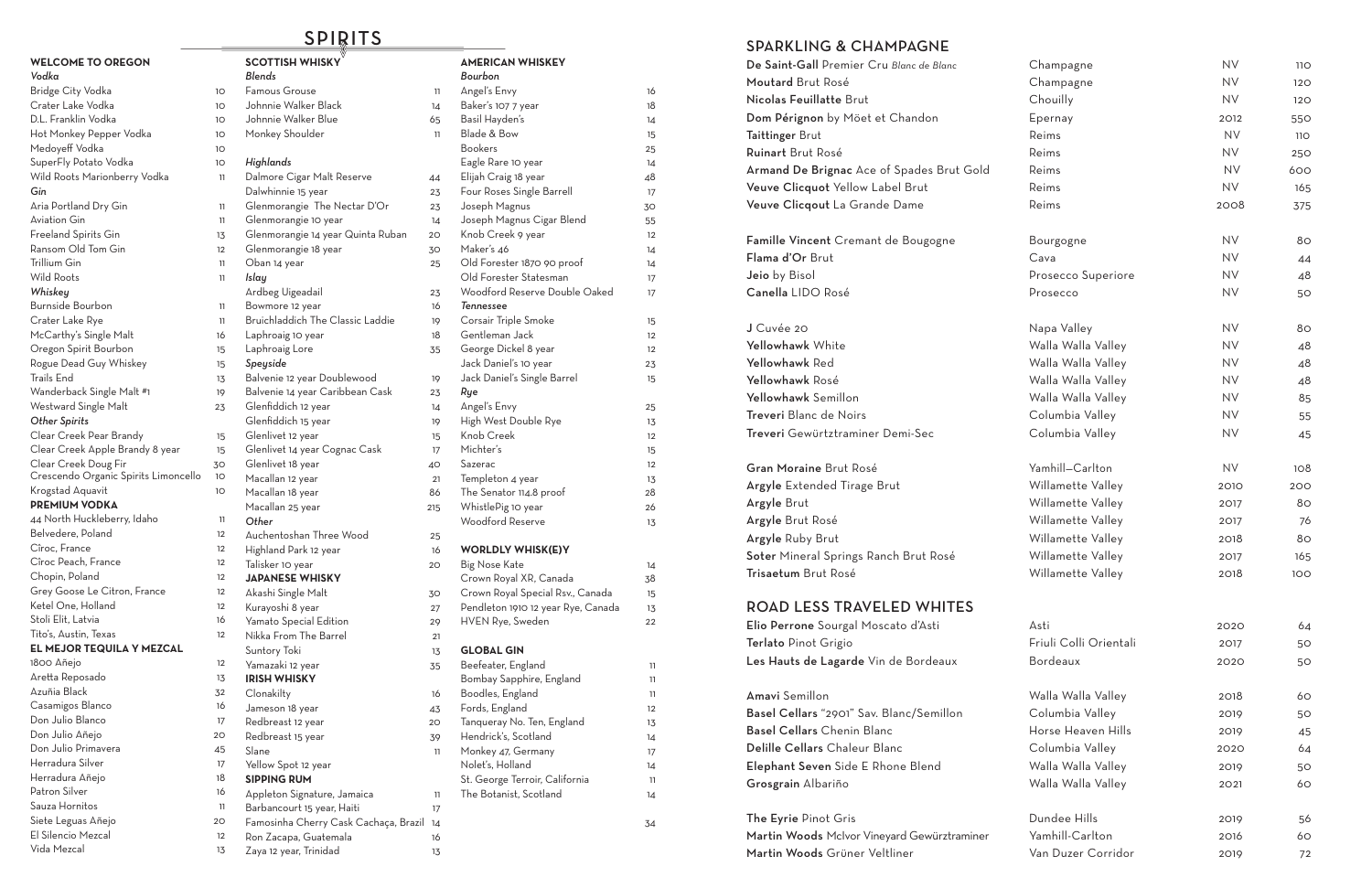## **CHARDONNAY**

| Domaine Roy et Fils Incline                  | Dundee Hills         | 2017 | 120 |
|----------------------------------------------|----------------------|------|-----|
| Roserock by Domaine Drouhin                  | Eola-Amity Hills     | 2018 | 80  |
| William Marie Wines Dion Vineyard            | Laurelwood District  | 2019 | 60  |
| Furioso Travato Vineyard                     | Yamhill-Carlton      | 2018 | 115 |
| <b>Gran Moraine</b>                          | Yamhill-Carlton      | 2017 | 95  |
| Quintet Matteri Vineyard                     | Yamhill-Carlton      | 2018 | 85  |
| Martin Woods                                 | Willamette Valley    | 2018 | 80  |
| Bouchard Pére & Fils Les Clous               | Meursault            | 2018 | 170 |
| Justin Girardin                              | Bourgogne            | 2019 | 65  |
| Les Tourelles de la Crée Montagny 1er Cru    | Bourgogne            | 2018 | 72  |
| Domaine Laroche Saint-Martin                 | Chablis              | 2019 | 88  |
| Hyde de Villaine Hyde Vineyard               | Carneros             | 2018 | 185 |
| Wayfarer                                     | Fort Ross Seaview    | 2019 | 190 |
| Freemark Abbey                               | Napa Valley          | 2018 | 75  |
| Davis Bynum River West Vineyard              | Russian River Valley | 2017 | 72  |
| Jordan                                       | Russian River Valley | 2019 | 80  |
| Kosta Brown One Sixteen                      | Russian River Valley | 2017 | 190 |
| Sonoma-Cutrer Russian River Ranches          | Russian River Valley | 2020 | 60  |
| ROSÉ/ORANGE                                  |                      |      |     |
| Château Peyrassol                            | Provence             | 2020 | 90  |
| Fleur de Mer                                 | Provence             | 2018 | 48  |
| Longshadows Julia's Dazzle                   | Columbia Valley      | 2021 | 50  |
| McCollum Heritage 91 by Adelsheim            | Willamette Valley    | 2020 | 75  |
| Forgo Savian Aransat Orange Wine             | Friuli-Venezia, IT   | 2018 | 60  |
| <b>SAUVIGNON BLANC</b>                       |                      |      |     |
| Clos Henri                                   | Marlborough          | 2018 | 45  |
| Whitehaven Winemaker's Select                | Marlborough          | 2021 | 56  |
| Didier Dagueneau Silex Blanc Fumé De Pouilly | Loire Valley         | 2016 | 250 |
| Longshadows Cymbal                           | Columbia Valley      | 2020 | 80  |
| <b>RIESLING</b>                              |                      |      |     |

Martin Woods Hyland Vineyard McMinnville 2017 60

Wagner-Stempel Höllberg Höllberg 2020 165 A.J, Adam *Trocken* 65 Joh. Jos. Prum Wehlener Sonnenuhr *Kabinett* Mosel Valley 2020 125 Chateau Ste. Michelle Eroica **Columbia Valley** 2013 46 Long Shadows Poet's Leap Columbia Valley 2017 52 Phelps Creek and Columbia Gorge 2018 48 Trisaetum Coast Range Estate Yamhill-Carlton 2019 45

Yellowhawk's transformation into what it is today has been made possible by the foundation laid by Basel Cellars' Steve and Jo Marie Hansen. Their groundbreaking efforts and meticulous vineyard management made them a Walla Walla Valley staple. We are grateful for the opportunity to contiue to share their wines and showcase a Walla Walla classic.

|                            |                    |      | 6oz | 9oz | <b>Bottle</b> |
|----------------------------|--------------------|------|-----|-----|---------------|
| <b>Cabernet Franc</b>      | Columbia Valley    | 2019 | 16  | 21  | 64            |
| Merriment Red Blend        | Columbia Valley    | 2018 | 19  | 25  | 76            |
| Claret                     | Walla Walla Valley | 2019 |     |     | 56            |
| "2901" Sav. Blanc/Semillon | Columbia Valley    | 2019 |     |     | 50            |
| Chenin Blanc Old Vine      | Horse Heaven Hills | 2019 |     |     | 45            |

Yellowhawk Resort is an 84-acre hillside retreat featuring Walla Walla's only exclusively sparkling winery and tasting room. El Gaucho is proud to have it join our Fire & Vine team. Revel in your dining experience with us by enjoying their offerings with any course. There is never a bad time for bubbles! With it being part of our family, exclusive SIP benefits are available to Revelers of any tier. These benefits include a complimentary tasting for two once each year, rewards and discounts on bottles purchased for take home and much more. Ask your server if you would like to take a bottle or more home. Most importantly, enjoy what is a burgeoning Walla Walla legacy.

|                     |                    |           | GL                | <b>Bottle</b> |
|---------------------|--------------------|-----------|-------------------|---------------|
| Yellowhawk White    | Columbia Valley    | <b>NV</b> | 12                | 48            |
| Yellowhawk Rosé     | Walla Walla Valley | NV        | $12 \overline{ }$ | 48            |
| Yellowhawk Red      | Walla Walla Valley | NV        | $12 \overline{ }$ | 48            |
| Yellowhawk Semillon | Walla Walla Valley | 2019      | --                | 85            |

Basel Cellars

Yellowhawk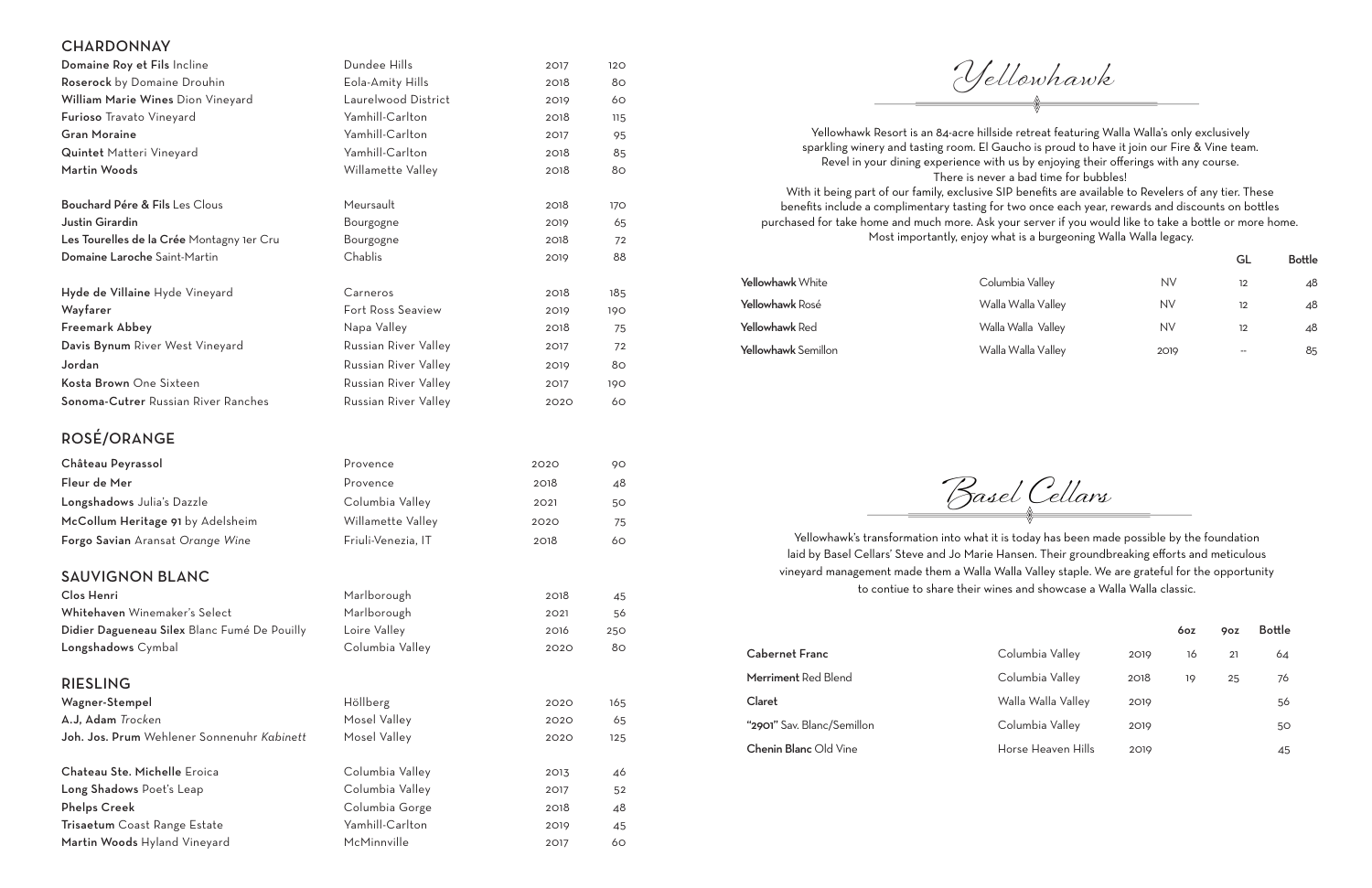## PINOT NOIR

| <b>Adelsheim</b> Breaking Ground             | Chehalem Mountains  | 2019 | 80              |  |
|----------------------------------------------|---------------------|------|-----------------|--|
| Beaux Frères Star Mooring                    | Chehalem Mountains  | 2019 | 190             |  |
| Bergström Silice                             | Chehalem Mountains  | 2017 | 18 <sub>O</sub> |  |
| Arterberry Maresh Maresh Vineyard            | Dundee Hills        | 2018 | 135             |  |
| Domaine Drouhin Lauréne                      | Dundee Hills        | 2018 | 180             |  |
| <b>Dusky Goose</b>                           | Dundee Hills        | 2013 | 150             |  |
| Sokol Blosser Orchard Block                  | Dundee Hills        | 2017 | 175             |  |
| The Eyrie Estate Vineyard                    | Dundee Hills        | 2018 | 100             |  |
| Winderlea                                    | Dundee Hills        | 2018 | 125             |  |
| Beaux Freres Zena Crown Vineyard             | Eola-Amity Hills    | 2017 | 160             |  |
| <b>Cristom</b> Louise Vineyard               | Eola-Amity Hills    | 2019 | 140             |  |
| Joel Gott Eola Springs                       | Eola-Amity Hills    | 2015 | 80              |  |
| Lavinea Temperance Hill Vineyard             | Eola-Amity Hills    | 2018 | 170             |  |
| Martin Woods Jesse James Vineyard            | Eola-Amity Hills    | 2018 | 100             |  |
| Penner-Ash                                   | Eola-Amity Hills    | 2017 | 115             |  |
| William Marie Wines Dion Vineyard            | Laurelwood District | 2019 | 75              |  |
| Amity Vineyards Bass Hill                    | McMinnville         | 2016 | 115             |  |
| Coattails Sequitur                           | Ribbon Ridge        | 2017 | 150             |  |
| Quintet Lichtenwalter Vineyard               | Ribbon Ridge        | 2017 | 80              |  |
| <b>Gran Moraine</b>                          | Yamhill-Carlton     | 2019 | 100             |  |
| Ken Wright Cellars Sedimentary AVA           | Yamhill-Carlton     | 2020 | 115             |  |
| Purple Hands Shea Vineyard                   | Yamhill-Carlton     | 2019 | 130             |  |
| Soter Mineral Springs Ranch                  | Yamhill-Carlton     | 2017 | 175             |  |
| Zena Crown Vineyard Conifer                  | Yamhill-Carlton     | 2016 | 185             |  |
| Cho                                          | Willamette Valley   | 2019 | 85              |  |
| Domaine Serene Evenstad Reserve              | Willamette Valley   | 2018 | 165             |  |
| Domaine Serene Yamhill Cuvée                 | Willamette Valley   | 2018 | 144             |  |
| Failla                                       | Willamette Valley   | 2019 | 85              |  |
| Ken Wright Cellars                           | Willamette Valley   | 2020 | 80              |  |
| La Biblioteca                                | Willamette Valley   | 2018 | 80              |  |
| L'Umami                                      | Willamette Valley   | 2019 | 60              |  |
| Patricia Green Cellars Freedom Hill Vineyard | Willamette Valley   | 2019 | 90              |  |
| Trisaetum Estates Reserve                    | Willamette Valley   | 2014 | 100             |  |
| Willamette Valley Vineyards Tualitin Estate  | Willamette Valley   | 2018 | 125             |  |
| Kosta Browne                                 | Sonoma Coast        | 2019 | <b>210</b>      |  |
| Patz & Hall Gap's Crown Vineyard             | Sonoma Coast        | 2017 | 155             |  |
| Wayfarer                                     | Fort Ross-Seaview   | 2018 | 190             |  |

William Marie Wines is a husband and wife collaboration founded in 2015 by Edward William and Monique Marie Lefferts. Ed and Mo met in 2008 while working in a restaurant in Scottsdale, Arizona. Years in restaurant work led to a passion for food and wine, which began thoughts of turning this passion into a livelihood. It was a gamble, but the two found the courage to move to Oregon in 2010 to chase this crazy dream of beginning a small winery.

In 2014, Ed and Mo were able to source a half-ton of Syrah grapes from Walla Walla, Washington and experimented with a barrel of wine in their garage… that was the beginning of William Marie Wines. In 2015, they became a licensed winery and began making wine under a "custom crush" contract in Dundee, Oregon. What started out with 5 barrels of Cabernet Sauvignon has slowly grown to producing Pinot Gris, Rosé, Chardonnay, Pinot Noir, Cab Franc, Syrah, and much more Cabernet.

William Marie Wines aims to make balanced, easy-drinking wines, that pair best with friends and family at the dinner table. Sources of fruit come from quality vineyards in the Pacific Northwest, while the winemaking is all done right in SE Portland.

Please relax and revel with WMW in your glass, and know that your support is keeping this dream alive!

William Marie Wines

|                                     |                     |      | 6oz | 9oz | <b>BTL</b> |
|-------------------------------------|---------------------|------|-----|-----|------------|
| Weinbau Vineyard Cabernet Sauvignon | Columbia Valley     | 2019 | 25  | 33  | 100        |
| Dion Vineyard Pinot Noir            | Laurelwood District | 2019 |     |     | 75         |
| Double Canyon Vineyard Syrah        | Horse Heaven Hills  | 2019 |     |     | 80.        |
| Vichy Ave Cabernet Sauvignon 1.5L   | Napa Valley         | 2018 |     |     | 210        |
| Dion Vineyard Pinot Noir 1.5L       | Laurelwood District | 2019 |     |     | 125        |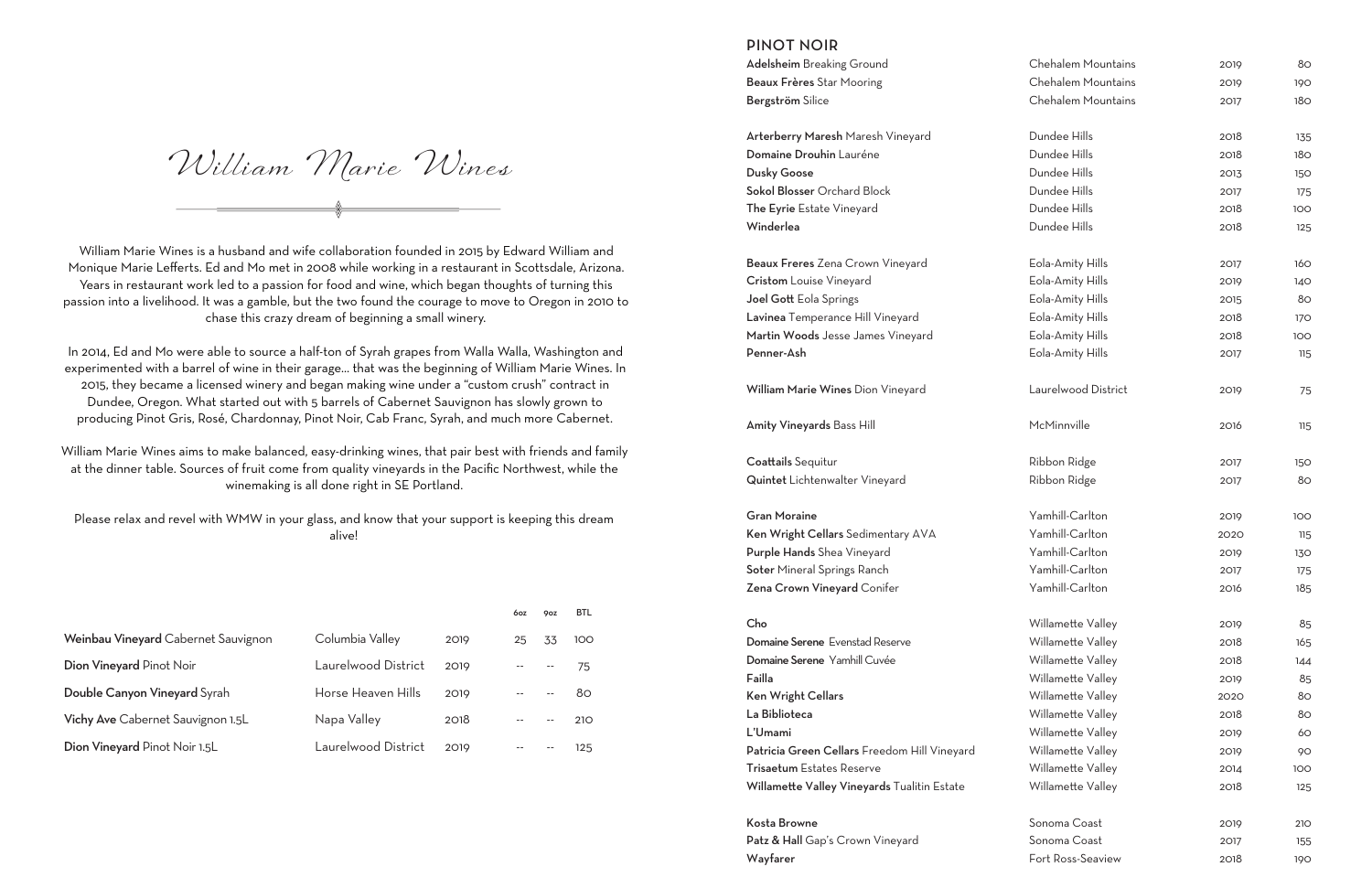## CABERNET SAUVIGNON FROM THE NORTHWEST

| Abeja                                                                   | Columbia Valley    | 2018      | 140      | Elvio Cogno Cascina Nuova           |
|-------------------------------------------------------------------------|--------------------|-----------|----------|-------------------------------------|
| Adega Firethorn Vineyard                                                | Columbia Valley    | 2015      | 90       |                                     |
| <b>Dusted Valley</b>                                                    | Columbia Valley    | 2019      | 95       | G.D. Vajra Albe                     |
| Prospice                                                                | Columbia Valley    | 2018      | 130      | Marcarini La Serra                  |
| Waters                                                                  | Columbia Valley    | 2014      | 125      |                                     |
| William Marie Wines Weinbau Vineyard                                    | Columbia Valley    | 2019      | 100      | Castello di Volpaia Riserva         |
| Woodward Canyon Old Vines                                               | Columbia Valley    | 2019      | 260      |                                     |
| Canvasback                                                              | Red Mountain       | 2017      | 85       | Il Grigio da San Felice Riserva     |
| <b>Col Solare</b>                                                       | Red Mountain       | 2017      | 175      | Nervi-Conterno Nebbiolo             |
| Domaine Magdalena                                                       | Red Mountain       | 2017      | 80       |                                     |
| <b>Fences Reserve</b>                                                   | Rogue Valley       | 2015      | 105      | Forteto della Luja Le Grive         |
| Doubleback                                                              | Walla Walla Valley | 2019      | 275      | Gaja Pieve Santa Restituta Brunello |
| Pepper Bridge                                                           | Walla Walla Valley | 2018      | 160      |                                     |
| Va Piano                                                                | Walla Walla Valley | 2017      | 115      | <b>Il Poggione Rosso</b>            |
| El Gaucho 25 <sup>th</sup> Anniversary                                  | Washington State   | <b>NV</b> | 80       | La Fiorita Brunello                 |
| Sheridan L'Orage                                                        | Yakima Valley      | 2016      | 135      |                                     |
|                                                                         |                    |           |          | Siro Pacenti Pelagrilli Brunello    |
| <b>MERLOT</b>                                                           |                    |           |          |                                     |
| L'Ecole No. 41                                                          | Columbia Valley    | 2018      | 70       | Brancaia IL BLU                     |
| Long Shadows Pedestal                                                   | Columbia Valley    | 2017      | 155      | Tenuta Sette Cieli Indaco           |
| Silverado Mt. George Vineyard                                           | Coombsville, Napa  | 2018      | 105      |                                     |
| Mayacamas                                                               | Mt. Veeder         | 2018      | 145      | Tentuta Sant' Antonio Amarone       |
| Plumpjack                                                               | Napa Valley        | 2018      | 160      | Buglioni Amarone il Lussurioso      |
| ROAD LESS TRAVELED BLENDS                                               |                    |           |          | Locations I                         |
|                                                                         | Yakima Valley      |           |          |                                     |
| Brian Carter Tuttorosso Super Tuscan Blend<br>Grosgrain Petit Grosgrain | Columbia Valley    | 2017      | 75<br>68 |                                     |
|                                                                         | Columbia Valley    | 2020      |          | <b>THE AMERICAS</b>                 |
| Longshadows Chester-Kidder Cab. Sav./Syrah Blend                        |                    | 2017      | 145      |                                     |
| Longshadows Saggi Sangiovese Blend                                      | Columbia Valley    | 2017      | 135      | La Lomita Cabernet Sauvignon        |
| Upside Down GSM                                                         | Columbia Valley    | 2013      | 90       |                                     |
| Orin Swift Eight Years in the Desert Zin. Blend                         | California         | 2020      | 115      | La Lomita Pagano Grenache           |
| Orin Swift Machete                                                      | California         | 2018      | 145      | <b>Biolenta Malbec</b>              |
| Orin Swift Papillon                                                     | Napa Valley        | 2017      | 155      |                                     |
| Rowen Cab. Sav./Syrah Blend                                             | Sonoma County      | 2017      | 112      | Bramare Lujan de Cuyo Malbec        |

# ITALY

| Elvio Cogno Cascina Nuova             | Barolo                | 2017       | 145 |
|---------------------------------------|-----------------------|------------|-----|
| G.D. Vajra Albe                       | Barolo                | 2017       | 100 |
| Marcarini La Serra                    | Barolo                | 2015       | 150 |
| Castello di Volpaia Riserva           | Chianti Classico      | 2018       | 125 |
| Il Grigio da San Felice Riserva       | Chianti Classico      | 2018       | 70  |
| Nervi-Conterno Nebbiolo               | Gattinara             | 2017       | 95  |
| Forteto della Luja Le Grive           | Monferrato            | 2017       | 75  |
| Gaja Pieve Santa Restituta Brunello   | Montalcino            | 2016       | 200 |
| Il Poggione Rosso                     | Montalcino            | 2019       | 75  |
| La Fiorita Brunello                   | Montalcino            | 2017       | 165 |
| Siro Pacenti Pelagrilli Brunello      | Montalcino            | 2016       | 140 |
| Brancaia IL BLU                       | Toscana               | 2013       | 150 |
| Tenuta Sette Cieli Indaco             | Toscana               | 2016       | 160 |
| Tentuta Sant' Antonio Amarone         | Valpolicella          | 2016       | 100 |
| <b>Buglioni</b> Amarone il Lussurioso | Valpolicella Classico | 2016       | 135 |
| Locations                             | Italy                 | ${\sf NV}$ | 55  |

| La Lomita Cabernet Sauvignon | Baja California, MX     | 2019 | 64  |
|------------------------------|-------------------------|------|-----|
| La Lomita Pagano Grenache    | Valle de Gaudalupe, MX  | 2018 | 100 |
| <b>Biolenta</b> Malbec       | Las Compuertas, Mendoza | 2017 | 70  |
| Bramare Lujan de Cuyo Malbec | Mendoza                 | 2018 | 100 |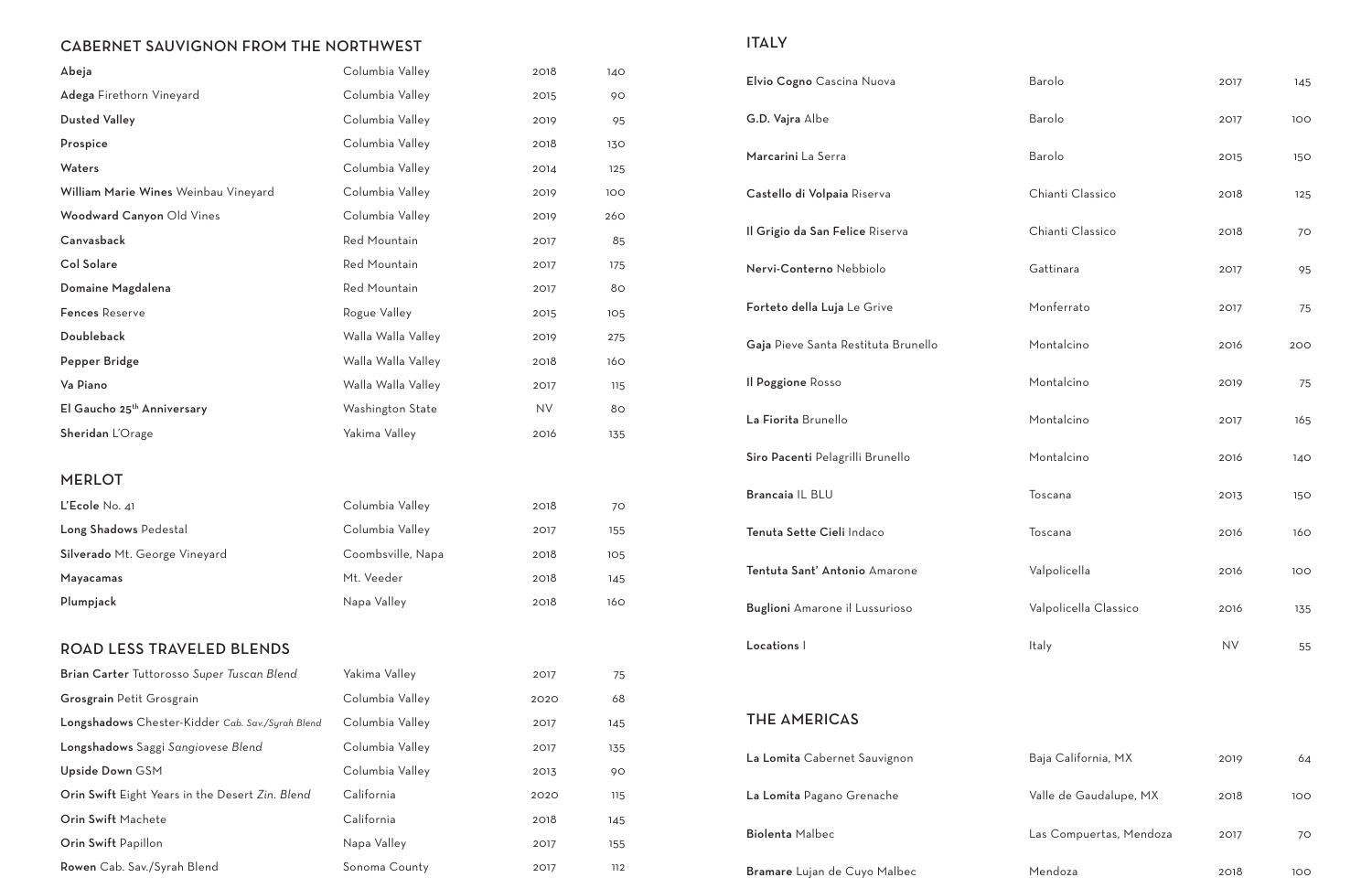# CABERNET SAUVIGNON FROM CALIFORNIA

| Alexander's Crown by Rodney Strong | Alexander Valley         | 2015 | 160 |
|------------------------------------|--------------------------|------|-----|
| Jordan                             | Alexander Valley         | 2011 | 230 |
| Jordan                             | Alexander Valley         | 2017 | 140 |
| Gehricke                           | Knights Valley           | 2018 | 85  |
| Seamless                           | North Coast              | 2019 | 60  |
| <b>Rodney Strong Reserve</b>       | Sonoma County            | 2017 | 104 |
| Daou Soul of a Lion                | Paso Robles              | 2019 | 300 |
|                                    |                          |      |     |
| La Jota Vineyard Co.               | Howell Mountain          | 2018 | 325 |
| Mt. Brave                          | Mt. Veeder               | 2017 | 200 |
| Mt. Veeder                         | Mt. Veeder               | 2019 | 95  |
| Inglenook                          | Rutherford               | 2017 | 190 |
| <b>Staglin Family Vineyard</b>     | Rutherford               | 2018 | 475 |
| Paul Hobbs Las Piedras Vineyard    | Saint Helena             | 2013 | 650 |
| Revana Estate Vineyard             | Saint Helena             | 2018 | 300 |
| Keenan                             | Spring Mountain District | 2017 | 240 |
| Chimney Rock                       | Stag's Leap District     | 2018 | 210 |
|                                    |                          |      |     |
| Cardinale                          | Napa Valley              | 2018 | 475 |
| Darioush                           | Napa Valley              | 2018 | 285 |
| Joseph Phelps                      | Napa Valley              | 2019 | 216 |
| Louis M. Martini                   | Napa Valley              | 2018 | 100 |
| Robert Mondavi                     | Napa Valley              | 2018 | 95  |
| Silver Oak                         | Napa Valley              | 2017 | 315 |
| Stag's Leap Wine Cellars Artemis   | Napa Valley              | 2019 | 180 |
| Stag's Leap Wine Cellars Fay       | Napa Valley              | 2008 | 315 |
| Stonestreet Rockfall Vineyard      | Napa Valley              | 2014 | 270 |
| <b>ZD Wines</b>                    | Napa Valley              | 2018 | 165 |

# FRANCE

| Domaine du Deffends Champs de la Truffiere      | Provence             | 2015 | 65  | Alexander's Crown by Rodney Strong |
|-------------------------------------------------|----------------------|------|-----|------------------------------------|
| Department 66 Grenache                          | Cotes Catalanes      | 2016 | 95  |                                    |
|                                                 |                      |      |     | Jordan                             |
| <b>Domaine Brunely</b>                          | Cairranne            | 2018 | 50  | Jordan                             |
| Vieux Télégraphe La Crau                        | Châteauneuf-du-Pape  | 2018 | 250 |                                    |
| M. Chapoutier Petite Ruche                      | Crozes-Hermitage     | 2017 | 85  | Gehricke                           |
| Domaine les Palliéres Terrasse du Diable        | Gigondas             | 2017 | 85  | <b>Seamless</b>                    |
| Château le Puy Emilien                          | Côtes de Bordeaux    | 2017 | 155 | <b>Rodney Strong Reserve</b>       |
| Légende                                         | Médoc                | 2016 | 70  | Daou Soul of a Lion                |
| Réserve De La Comtesse Gran Vin de Bordeaux     | Pauillac             | 2018 | 210 |                                    |
| Château de Pez 375mL                            | Saint-Estephe        | 2015 | 75  |                                    |
| Château de Laurets Baron Puisseguin             | Saint-Emillion       | 2015 | 200 | La Jota Vineyard Co.               |
| Château de Laurets Puisseguin                   | Saint-Emillion       | 2015 | 100 |                                    |
| Château Lassègue Gran Cru                       | Saint-Emillion       | 2018 | 125 | Mt. Brave                          |
|                                                 |                      |      |     | Mt. Veeder                         |
| Les Tourelles de la Crée Knight's Templar Cuvée | Côte-de-Beaune       | 2016 | 120 |                                    |
| Domaine Collotte Les Evocelles                  | Gevrey-Chambertin    | 2019 | 185 | Inglenook                          |
| Château de Marsannay                            | Marsannay            | 2017 | 135 | <b>Staglin Family Vineyard</b>     |
| Domaine Chevillon Vielles Vignes                | Nuits-Saint-Georges  | 2018 | 215 |                                    |
| Domaine Rollin Pere et Fils                     | Pernand-Vergellesses | 2018 | 130 | Paul Hobbs Las Piedras Vineyard    |
| Domaine Michel Prunier et Fille 1er Cru         | Volnay               | 2019 | 235 | Revana Estate Vineyard             |
|                                                 |                      |      |     | Keenan                             |
| Couvent des Thorins Beaujolais                  | Moulin-a-Vent        | 2018 | 75  |                                    |
| Jean Foillard                                   | Beaujolais-Villages  | 2018 | 70  | <b>Chimney Rock</b>                |
| <b>SPAIN &amp; PORTUGAL</b>                     |                      |      |     |                                    |
| Quinta de Côrte Princesa                        | Douro, Portugal      | 2018 | 80  | Cardinale                          |
| Pago Florentino Tempranillo                     | Ciudad Real          | 2018 | 60  | Darioush                           |
| Familia Torres Gran Coronas Cabernet Sauvignon  | Penedès              | 2016 | 70  |                                    |
| Clos Gebrat                                     | Priorat              | 2017 | 60  | Joseph Phelps                      |
| Familia Torres Cos Perpetual                    | Priorat              | 2017 | 185 | Louis M. Martini                   |
| Font de la Figuera                              | Priorat              | 2017 | 90  |                                    |
| Frontaura y Victoria Nexus+ Tempranillo         | Ribera del Duero     | 2011 | 135 | Robert Mondavi                     |
| Marqués de Murrietta Riserva                    | Rioja                | 2016 | 70  | Silver Oak                         |
| <b>AUSTRALIA</b>                                |                      |      |     | Stag's Leap Wine Cellars Artemis   |
| Penfolds RWT BIN 798 Shiraz                     | Barossa Valley       | 2017 | 300 | Stag's Leap Wine Cellars Fay       |
| Two Hands Gnarly Dudes Shiraz                   | Barossa Valley       | 2019 | 60  |                                    |
| Davey & Browne Gordon + Bitner Block            | McLaren Vale         | 2016 | 75  | Stonestreet Rockfall Vineyard      |
| Penfolds BIN 407 Cabernet Sauvignon             | South Australia      | 2017 | 165 | <b>ZD Wines</b>                    |